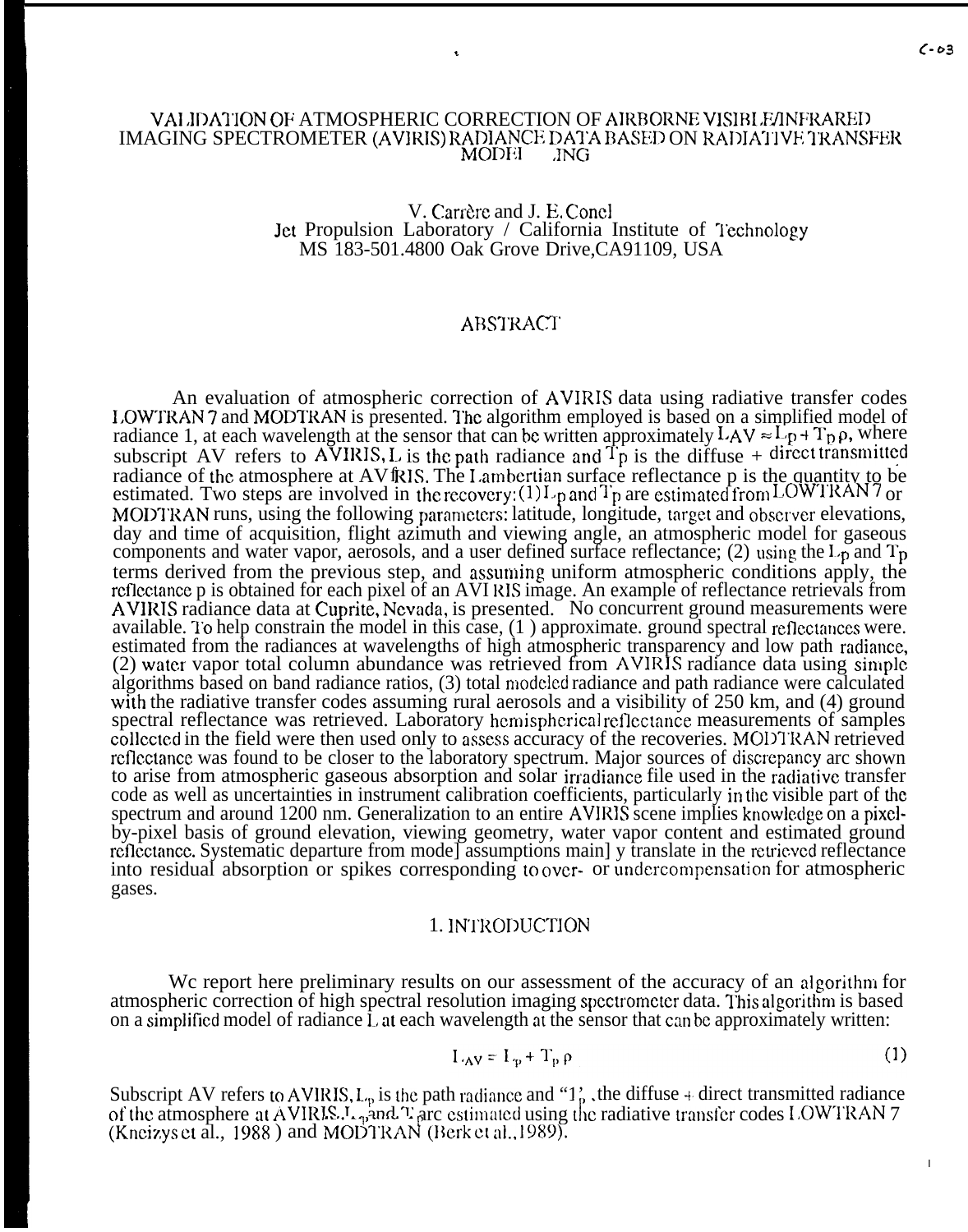

Figure 1. I ocation of the test area

The algorithm was tested on an AVIRIS data set acquired on July 23,1990, over Cuprite, Nevada, provided by G. Swayze and R. Clark (USGS, Denver). Our analysis focussed on a 200x 200 m area of playa (dry lake bed) located SW of Highway 95, next to the Lida Junction Airstrip (Fig. 1). We selected that area because playa arc generally flat, homogeneous surfaces at the sensor spatial resolution and present simple spectral responses.

Our objective is to understand the nature and magnitude of potential sources of errors in the recovery of ground surface reflectance from imaging spectrometer data such as those acquired by AVIRIS. AVIRIS is a test-bed for future spacecraft sensors such as the High Resolution Imaging Spectrometer (1111{1S) and the Moderate Resolution Imaging Spectrometer (MODIS) planned for the Earth Observing System, AVIRIS measures the total upwelling radiance from 400 to 2450 nm in the electromagnetic spectrum through 224 contiguous spectral channels. The spectral sampling interval and response function for each channel is nominally 10 nm. The approximate spatial resolution is 20 m and the swath width 11 km.

Reliable, accurate recovery of surface reflectance is required for quantitative analysis of AVIRIS data, detection of spectral and temporal changes or comparison with data measured by other instruments.

The case presented here illustrates the general situation faced by most investigators, i. e., no concurrent ground measurements (atmospheric characteristics and surface spectral reflectance) are available to constrain the model. First, we describe the methodology followed to retrieve ground reflectance from AVIRIS radiance data. Results are then analyzed and a preliminary error analysis of the nature and magnitude of sources of discrepancy is presented through comparison of the retrieved reflectances with a laboratory hemispherical reflectance spectrum of samples previously collected in the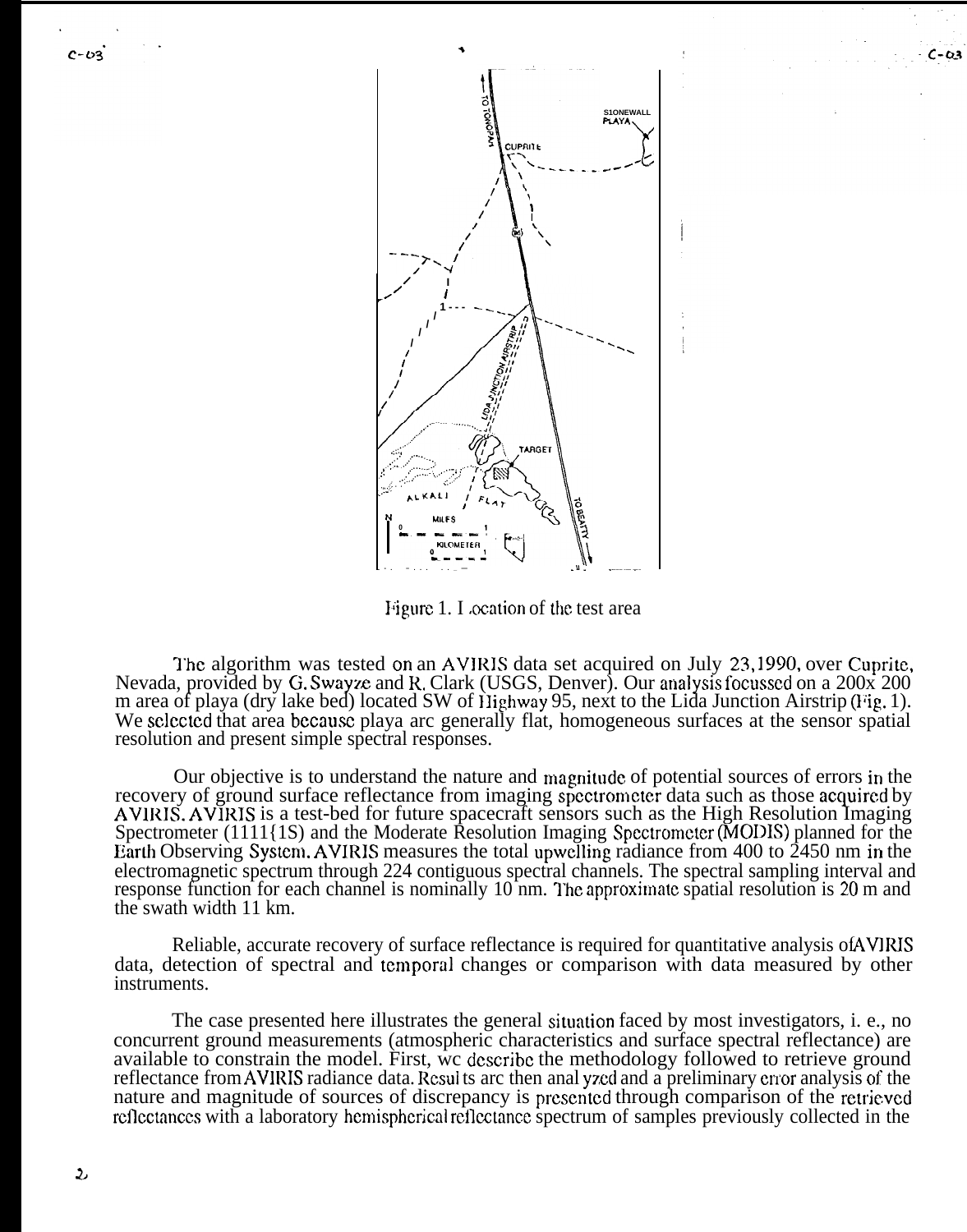field. Concluding remarks describe future plans and first assessment of what is involved to generalize the methodology to an entire AVIWS scene.

# 2. METHODOLOGY

As mentioned above, this algorithm is based on a simplified relationship between radiance at the sensor and ground spectral reflectance (Equation 1). This equation is underdetermined. Radiative transfer modeling allows, by predicting the total radiance  $\hat{L}_{m}$  at the sensor for the conditions of transier modeling anows, by predicting the total radiance  $L_m$  at the sensor for the conditions of observation, to solve for  $L_p$  and  $T_p$ , providing the following parameters: latitude, longitude, target and observer elevations, day and time of acquisition, flight azimuth and viewing angle, an atmospheric model for gaseous components and water vapor, aerosols, and a user defined surface reflectance.  $\rho_{\rm m}$ . From Equation (1):

and

$$
L_p = L_m \quad \text{for } p = 0,
$$
 (2)

$$
T_p = L_{\rm m} - L_p / \rho_{\rm m} \tag{3}
$$

 $L_{\text{m}}$ ,  $L_{\text{p}}$  and  $T_{\text{p}}$  are calculated by the model with a better spectral resolution that AVIRIS and have to be convolved to AVIRIS bandpasses using 10 nm FWHM gaussian filters.

Rccovcring ground spectral reflectance from AVIRIS radiance data involves the following steps:

(1) An approximate ground reflectance is estimated from the AVIRIS radiance at wavelengths of high atmospheric transparency (high transmittance) and low path radiance (Fig. 2), using Equation (4):

$$
\rho_{\text{app}} = L_A v \ast \pi / E_0 T^2 \cos \theta_s \tag{4}
$$

whet-c  $E_0$  is the solar irradiance, T the atmospheric transmittance and  $\theta_0$ , the solar zenith angle.

**4 0 0 7 0 0 100 0 1300 1600 190 0 220 0 250 0 Wavelength, nm** I

Figure 2. Wavelengths at which apparent reflectance was estimated from the AVIRIS radiance



 $1.03$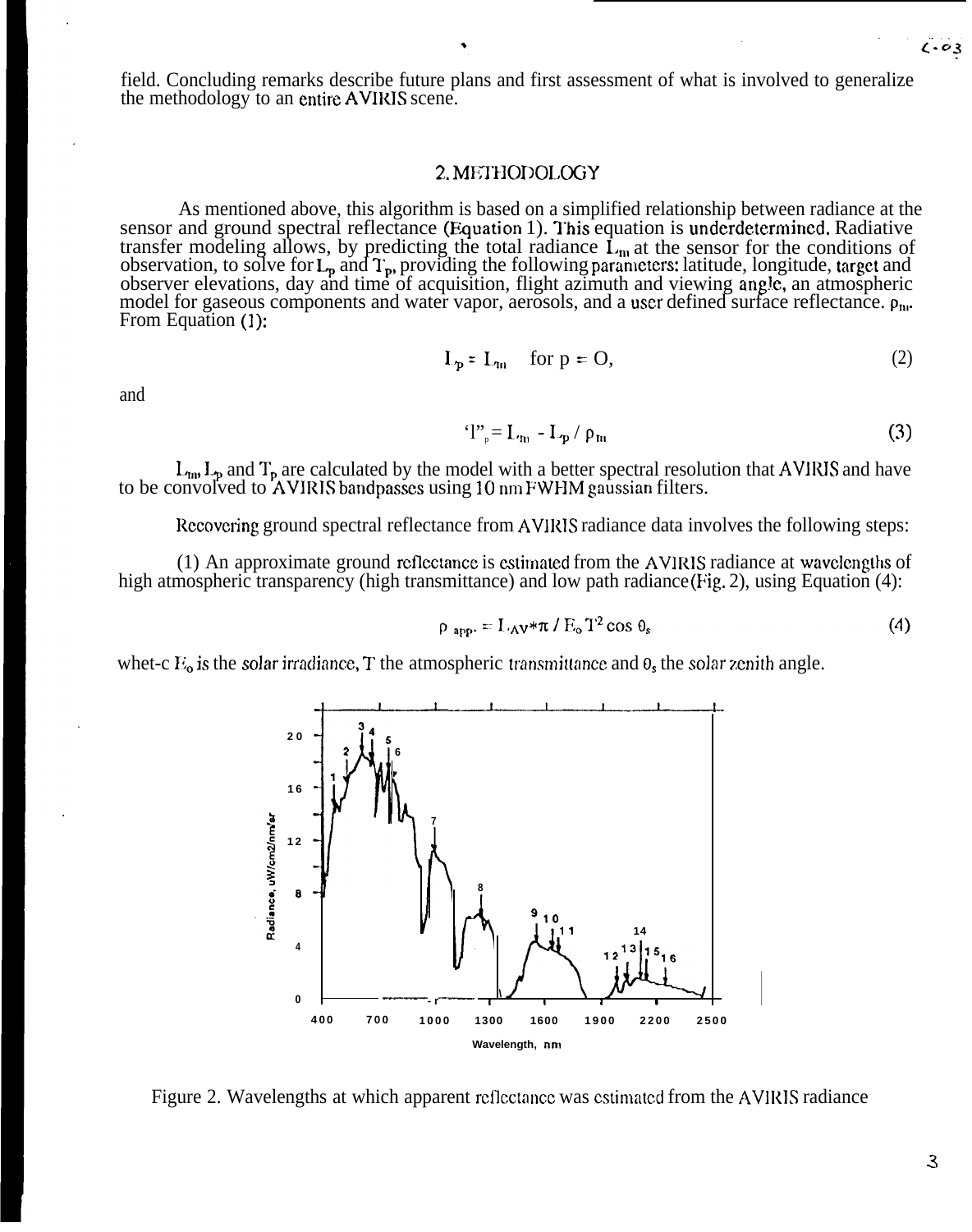$C - 03$ 

(2) Water vapor total column abundance is retrieved from AVIRTS radiance data using a simple algorithm based on  $\hat{3}$  band radiance ratio, the Continuum Interpolated Band Ratio or CIBR (Green et al., 1990). Previous sensitivity anal ysis of this technique to systematic and random errors (Carrere and Cone], 1992) has shown the accuracy of the recovery to be better than 1% on a clear day when some estimate of the ground reflectance is available.

٠

(3) Total radiance at the sensor  $L_{\text{m}}$  is modeled using the estimated reflectance and water vapor abundance as input to the radiative transfer code.

(4) Resulting total radiance is compared to AVIRIS radiance' to assess accuracy of input model pammctcrs, particularly visibility and water amount.

(5) When a "reasonable" agreement is reached, path radiance  $I_{\nu}$  is calculated using Equation (2).

(6) Diffuse  $+$ - direct transmitted radiance of the atmosphere  $T_p$  is calculated using Equation (3).

(7) Finally, ground reflectance is retrieve.d from AVIRIS radiance, using Fquation  $(5)$ :

$$
\rho_{AV} = L_{AV} - L_{p}/T_{p} \tag{5}
$$

 $\rho$  Av is then compared to the laboratory hemispherical reflectance for validation and error analysis.

# 3. RESULTS

The following sections present a preliminary analysis of the retrieved rcflcctances using LOWTRAN 7 and MODTRAN and of the problems encountered along the path. A first attempt is made to explain in detail the sources of discrepancy bctwccn the two models, and the resulting reilcctances and the laboratory hemispherical reflectance used as a reference.

## 3.1 ESTIMATION OF MODEI, INPUT PARAMETERS

3.1.1 Apparent reflectance

"l'he apparent reflectance retrieved from AVIRIS radiance data using Equation (4) at the wavelengths highlighted in Pig. 2 is shown in Pig. 3. It is obvious that the values retrieved in the visible region are non realistic and confirm a problem already mentioned by Carter (1992).

A multiplicative calibration adjustment factor, CAL $(\lambda)$ , has to be applied in this region of' the spectrum (400  $\lt \lambda \lt 700$  nm) to adjust the total radiance measured by AVIRIS to the modeled radiance using the laboratory spectral reflectance to constrain the model spectrally:

$$
CAI.(\lambda) = L_{\text{m}}/L_{\text{AV}} \tag{6}
$$

The partially resealed reflectance was used to constrain the model for the next steps. Reflectance values between estimated points are linearly interpolated by the model to calculate the radiance at each wavelength.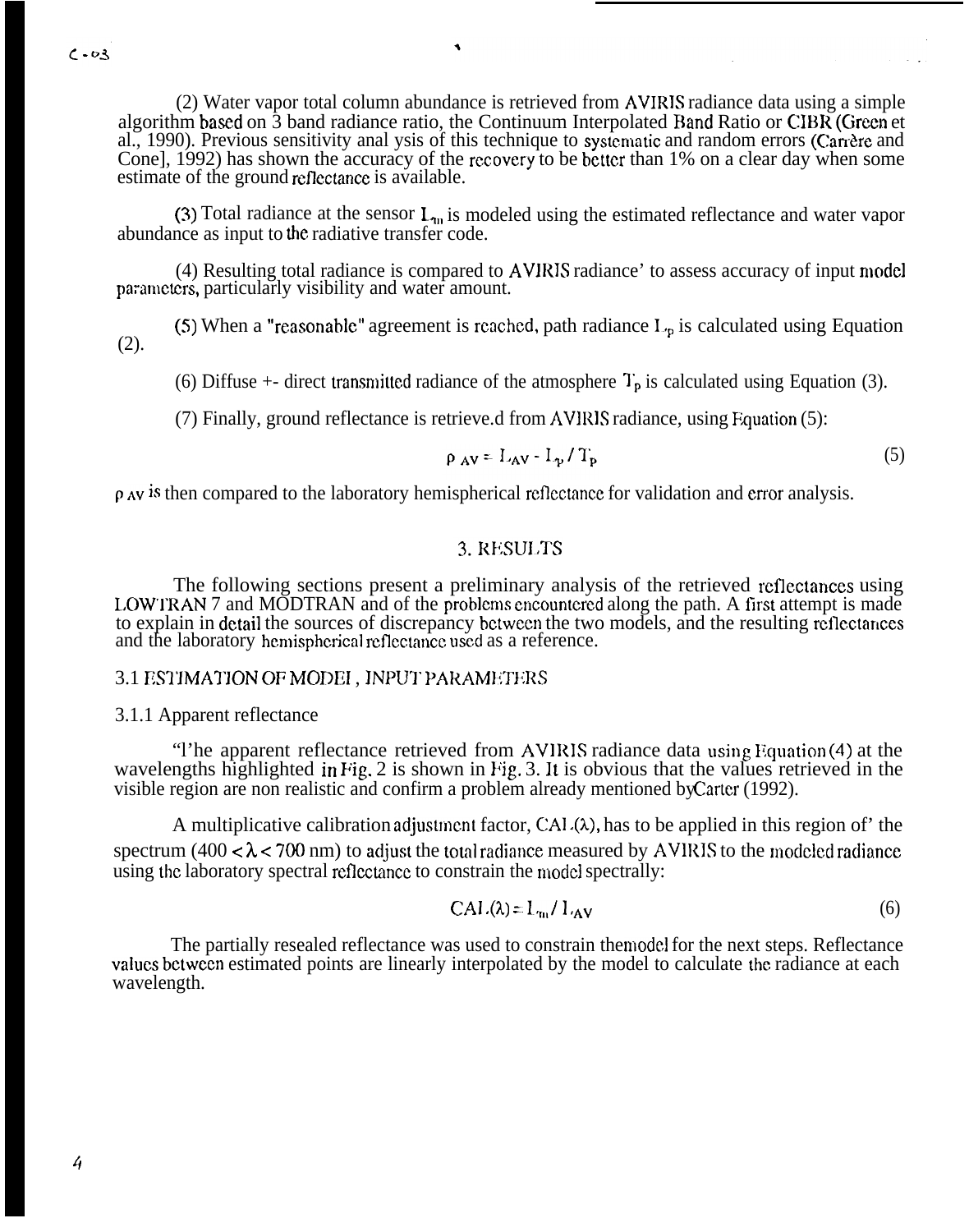



## 3.1.2 Water vapor

Estimation of the total column abundance of atmospheric water vapor from AVIRIS radiance data using the CIBR algorithm requires to constrain the radiative transfer model to establish the calibration law relating radiance ratio to precipitable centimeters of water. Since no ground measurements were available and considering the day of acquisition and the location of the target, the visibility (or meteorological range) was set to 250 km, reflecting clear day conditions. In general, it is impossible to estimate extinction duc to scattering at 550 nm, used by the model to compute meteorological range, from AVIRIS data themselves except when values of surface spectral reflectance are available or the scene contains a dark target such as a body of water over which an estimate of path radiance can be obtained and visibility retrieved by inversion of the radiative transfer code.

Onc of the three standard aerosol types provided by the model, the rural aerosol type, was selected as characteristic of the area. Rural aerosols arc assumed to be comprised of 70% water soluble material (ammonium and calcium sulfate and organics) and 30% dust aerosol (Shuttle and Penn, 1979).

Location of the target in the scene implied a viewing angle of 11.8" for a crosstrack azimuth of N270 (the flight azimuth was N 180). Target elevation was  $1411 \text{ m}$  according to the topographic map.

The water amount retrieved over the target by the CIBR algorithm was of 0.8 g/cm<sup>2</sup> for 1,OWTRAN 7 and 1.2 g/cm2 for MOD1-RAN, corresponding respectively to 81 **YO** and 83% of the total standard column included in the models. An uncertainty of about  $1\%$  should be expected on these values based on our previous error analysis (see Carrère and Concl, 1992., for details).

## 3.2 GENERAL REMARKS ON RETRIEVED REFLECTANCES

As shown in Fig. 4, the resulting reflcctances arc not as "smooth" as the laboratory spectrum. Furthermore, except for the visible region between 400 and 700 nm where the adjustment factor was applied, and the region between the 1400 and 1900 nm water bands, the average retrieved reflectance dots not match the laboratory spectrum. "l"he offset observed is not consistent across the spectrum: rctricvcd reflectance is too high between 700 and 1200 nm, too low between 1200 and 1400 nm and too high again in the shortwave infrared (SWIR). One can also notice big "spikes" outside the main saturated water bands.

 $C - 0.3$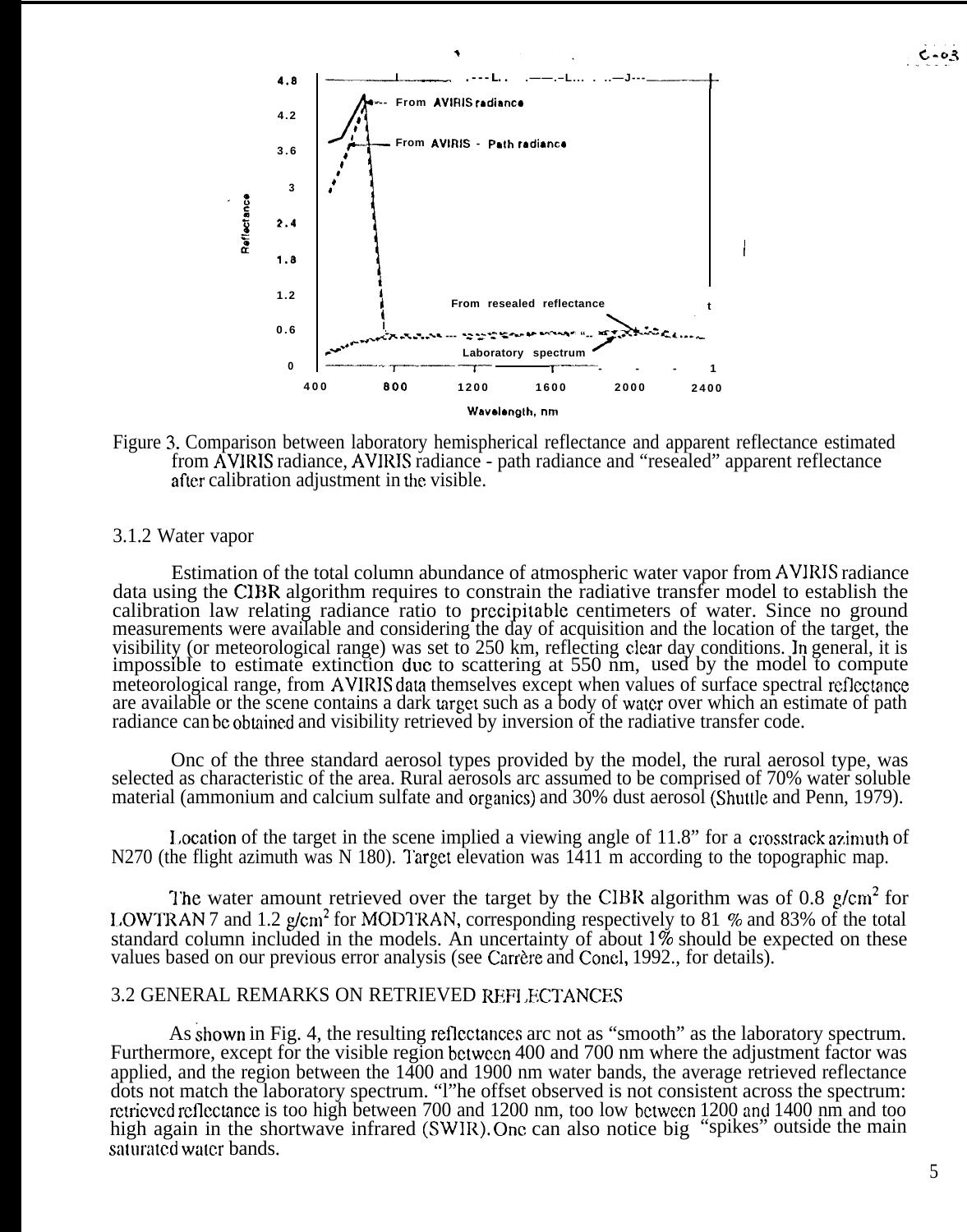

Figure 4. Comparison between reflectances retrieved using LOWTRAN 7 and MOD-l-RAN and average laboratory hemispherical reflectance of samples collected in the field.

# 3.3 COMPARISON BETWEEN LOWTRAN AND MODTRAN RETRIEVALS

Reflectance retrieved using LOWIRAN 7 and MODTRAN present some differences. As shown<br>in Fig. 5, most of these differences can be explained by improvements made to MODTRAN (Berk et al., 1989).



Figure 5. Normalized difference between LOWTRAN 7 and MODTRAN modeled radiances and comparison with transmittance for  $CO_2$ ,  $CH_4$  and  $H_2O$ . The transmittance curves arc displaced vertically for clarity.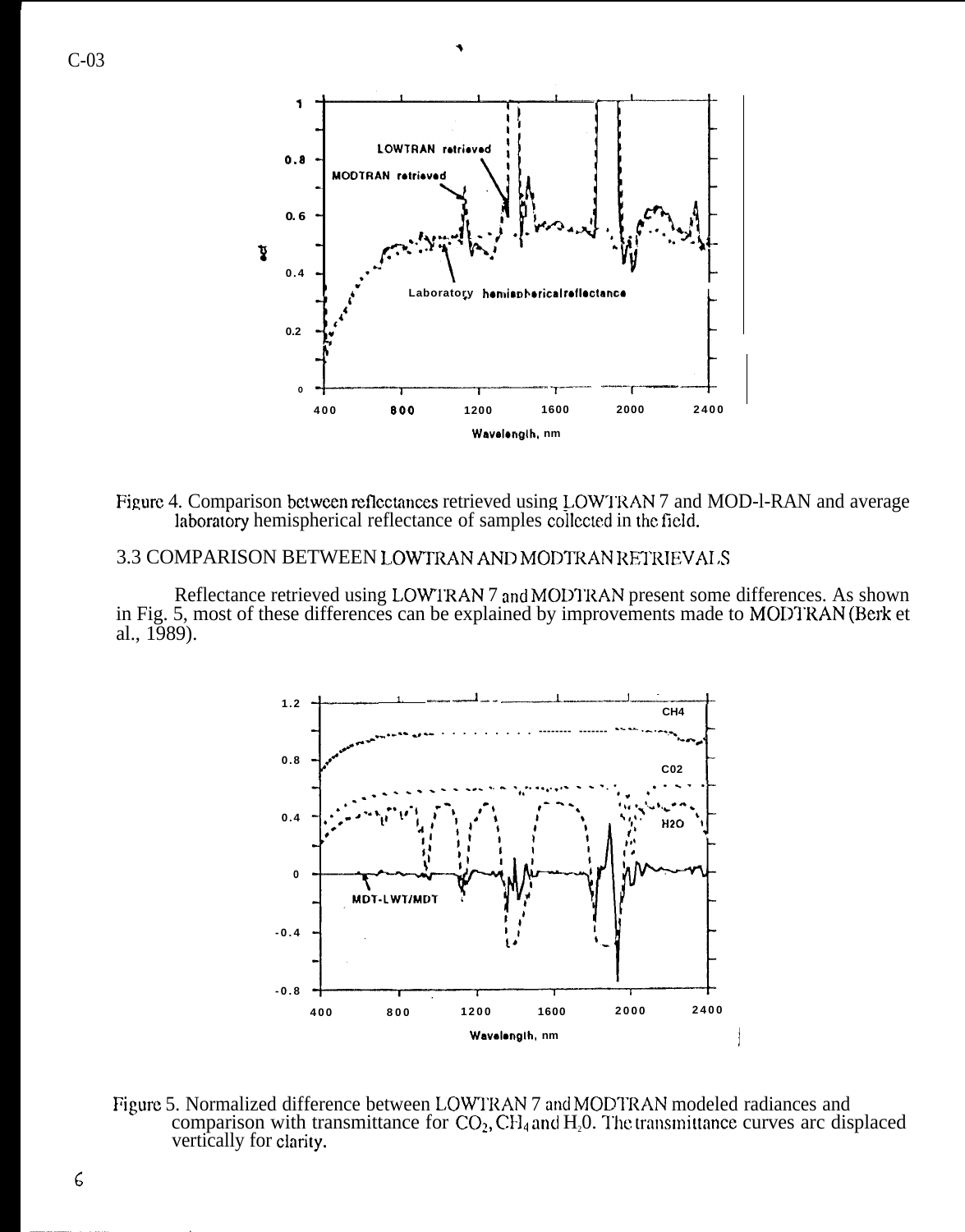In addition to having different spectral resolutions (2 cm<sup>-1</sup> for MODTRAN versus 20 cm<sup>-1</sup> for I.OWTRAN 7), the two models differ in their approaches to calculate molecular transmittance. For several different spectral intervals,  $L$  OWTRAN 7 uses a one parameter band model (absorption coefficient) plus molecular density scaling functions. The MODTRAN band model uses three temperature dependent parameters, an absorption coefficient, a line density parameter and an average line width. The absorption coefficient measures the total strength of lines in an interval. The line density is a line-strength weighted average for the number of lines in the interval and the line width parameter is a line-strength weighted average line-width. MODTRAN uses a bin width of one wavelength and line data from the HITRAN database, the AFGL line atlas, to calculate the band model par-meters.

LOWTRAN 7 and MODIRAN implementations of the multiple scattering routines arc also different. LOWTRAN trees the k-distribution method to approximate multiple scattering contribution to each 5 cm<sup>-1</sup> interval as the sum of three monochromatic calculations. Since the intervals in MODTRAN are only 1 cm<sup>-1</sup> wide, the partitioning into sub-intervals has been eliminated and the single average absorption coefficient is used for each bin (Hcrk et al., 1989).

Consequently to those modifications, the standard amount reported for each atmospheric gases is different. More specifically, the amount of  $CO<sub>2</sub>$  has been adjusted to fit more recent estimates and reflect the increase in  $CO<sub>2</sub>$  content of the atmosphere. The difference in calculation of molecular transmittance is also noticeable, particularly in the wings of the major absorprions.

#### 3.2 ERROR ANALYSIS

We initiated a detailed error analysis to understand the source and signification of every single observed discrepancy.

Generally, sources of discrepancy can arise from:

(1) systematic errors in model input parameters (reflectance, visibility, type of aerosol), affecting the modeled total radiance, path radiance and transmitted atmospheric radiance;

(2) inaccuracy in the model which does not represent reality;

 $(3)$  the behavior of the instrument inflight being different from when it was characterized in the laboratory.

3.4.1 Systematic errors in model input parameters

To investigate if the discrepancies could originate in systematic errors in parameters used to constrain the model, a comparison was made between the observed AVIRIS racliance and a modeled radiance constrained using the laboratory reflectance. If all the other parameters are correct (mainly visibility, aerosols, and water absorption), the modeled radiance should represent exactly the radiance of the target at the sensor and be identical to the observed radiance.

As shown on Fig. 6, some important differences appear. AVIRIS radiance is systematically higher than the predicted radiance in the visible near infrared. It is drastically lower than the modeled radiance between the 1130 and 1400 nm water bands (which has already been reported for other data sets). The match seems better for longer wavelengths.

The fact that AVIRIS radiance is systematically higher in the visible could be explained by the real visibility being higher that the one used to constrain the model. However, a visibility of 250 km already corresponds to a very clear day and no improvement was obtained by increasing it. It was thus postulated that the difference arises from gaseous absorption (water in particular) which were less important than in the model. The model was thus run again with a visibility of  $250$  km but with no major gases absorption and no aerosols. As shown on Fig. 6, the discrepancies observed previously remain, confirming that the source of error is not due to inaccurate representation of atmospheric characteristics.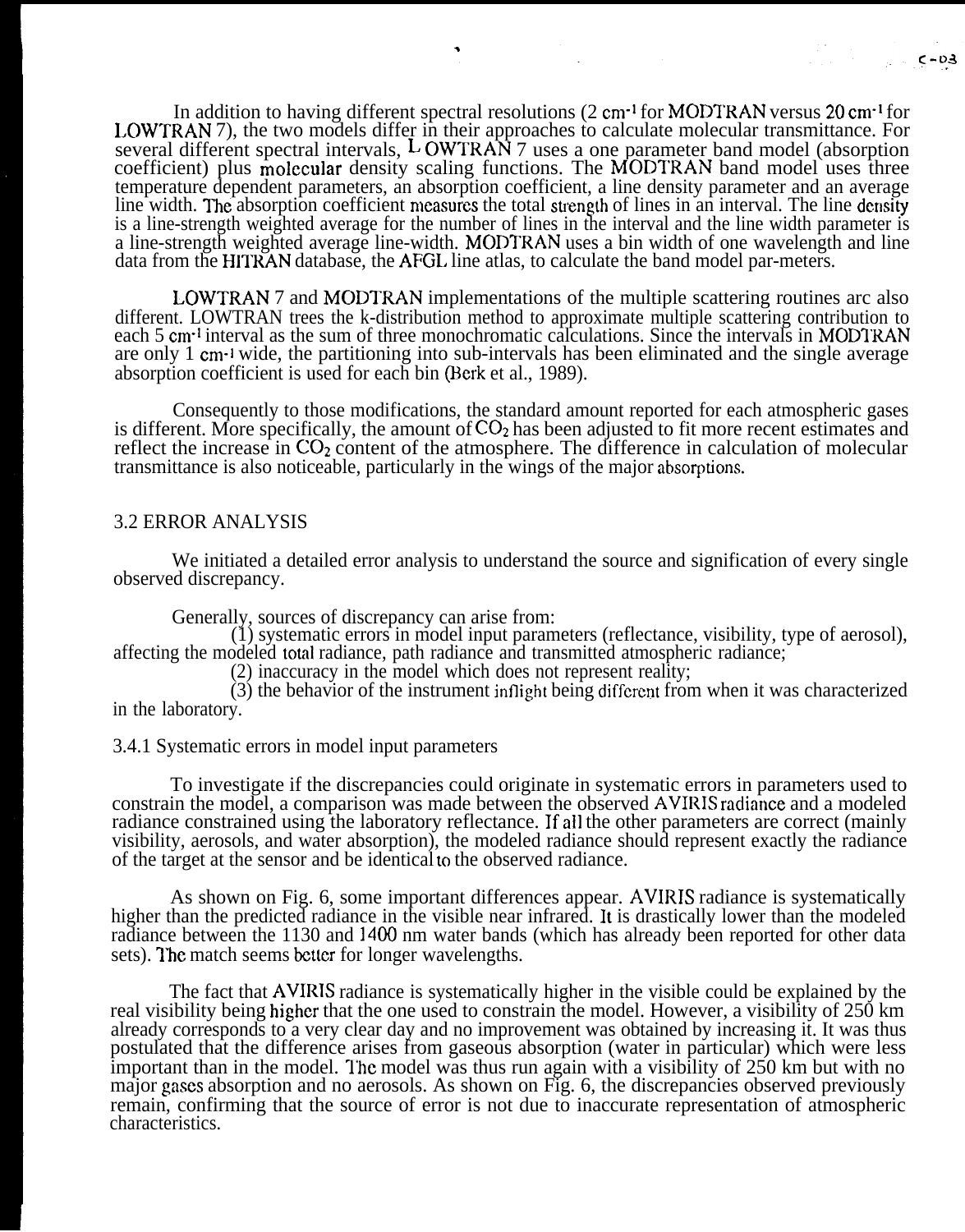

Figure 6. Comparison between: AVIRIS radiance, MODTRAN modeled radiance using the laboratory hemispherical reflectance and MODTRAN modeled radiance derived when removing gas absorption and aerosols.



Figure 7. Relative bidirectional reflectance factors measured over the playa at Rogers (Dry) Lake, Mohave, California on DOY 88244 and 89103, as a function of view angle at a number of solar zenith angles (After Jackson et al., 1990).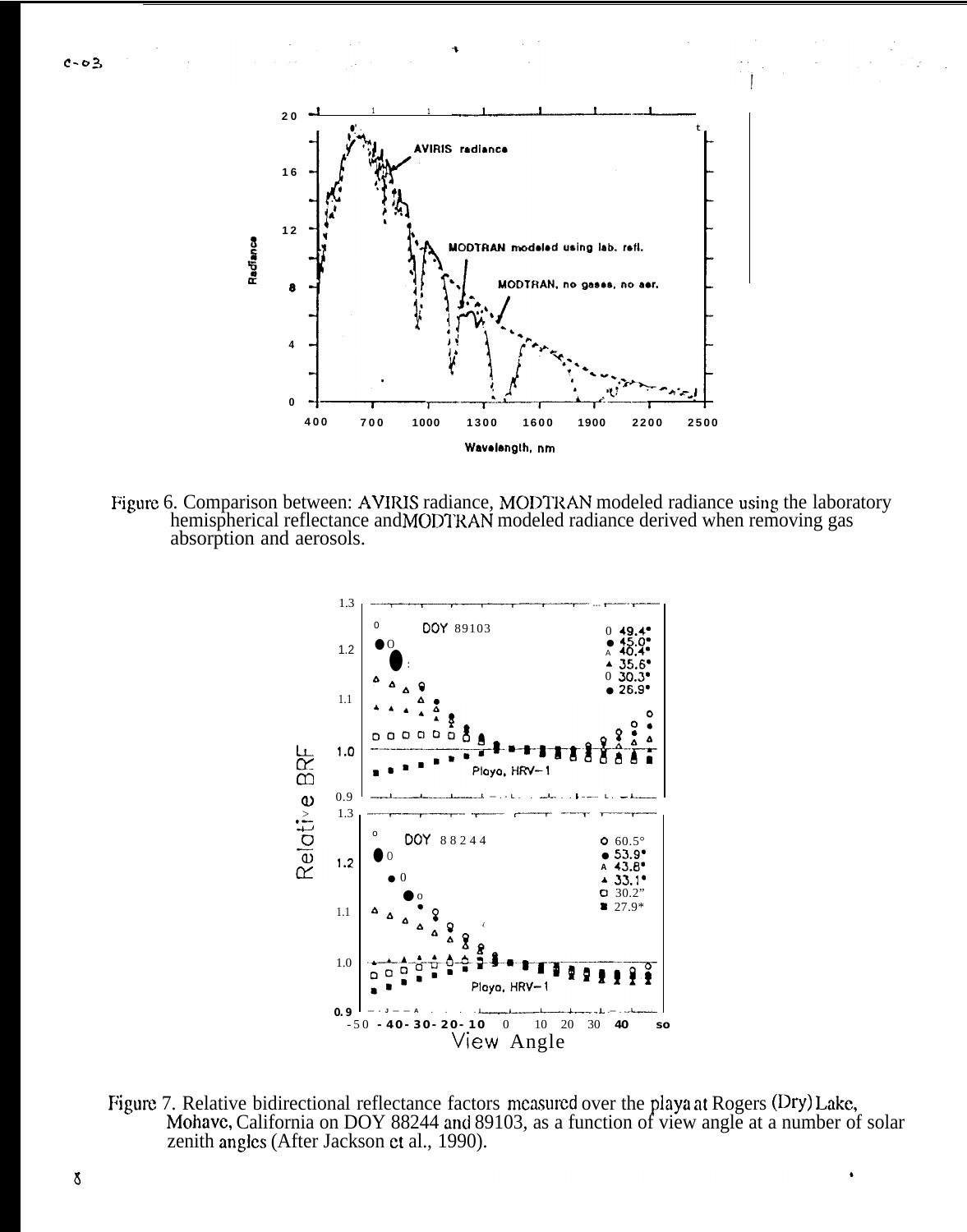The next possible explanation could be the fact that the laboratory hemispherical reflectance does not represent the reflectance observed by the instrument on the day of data acquisition. Since the samples were collected at a different time, it is possible that the surface of the playa was drier at the time of the overflight which would increase its reflectance in the visible. Additionally, Laboratory hemispherical reflectance does not account for directional effects arising from viewing and illumination geometry. It was not possible to verify directly these hypotheses since no concurrent measurements were available. However, an analysis of bidirectional reflectance factors (B RFs) for various surfaces published by Jackson et al. (1990), including measurements made at Rogers Dry Lake, California, under similar conditions, shows that the BRFs for a playa surface for a solar zenith angle of  $22.5^\circ$  and a view angle of -11.8° corresponding to the viewing geometry of our target is very close to 1 ( $\approx 0.99$ , Fig. 7). The directional effect is minimal for those conditions of observation and would have the opposite effect, lowering the reflectance by comparison to normal, hemispherical reflectance.

We conclude that systematic errors in model input parameters cannot satisfactorily explain the observed discrepancies.

#### 3.4.2 Inaccuracy in the model

..— —\_ .—. .—— \_\_\_

.

The ability for a radiative transfer model to accurately represent reality relies on our improving knowledge of spectroscopy and physics of the Earth's atmosphere as it is demonstrated by the improvement from L OWTRAN 7 to MODTRAN for example.

In the case presented here, systematic errors arising from the model can originate in (1) the amount of gas absorbers defaulted in the model (for example, the amount of  $C_0$ ) in the atmosphere has increased and is taken into account in MODTRAN when it was not in LOWTRAN 7), (2) the physical model used to calculate gas absorption, and  $(3)$  the solar irradiance file used in the model.



Figure 8. Comparison between discrepancies observed between the laboratory hemispherical reflectance and the MODTRAN retrieved reflectance (expressed as normal ized di fference) and transmittance for main atmospheric gases absorbing in the wavelength range covered by AVIRIS. The transmittance curves arc displaced vertically for clarity.

 $C - 03$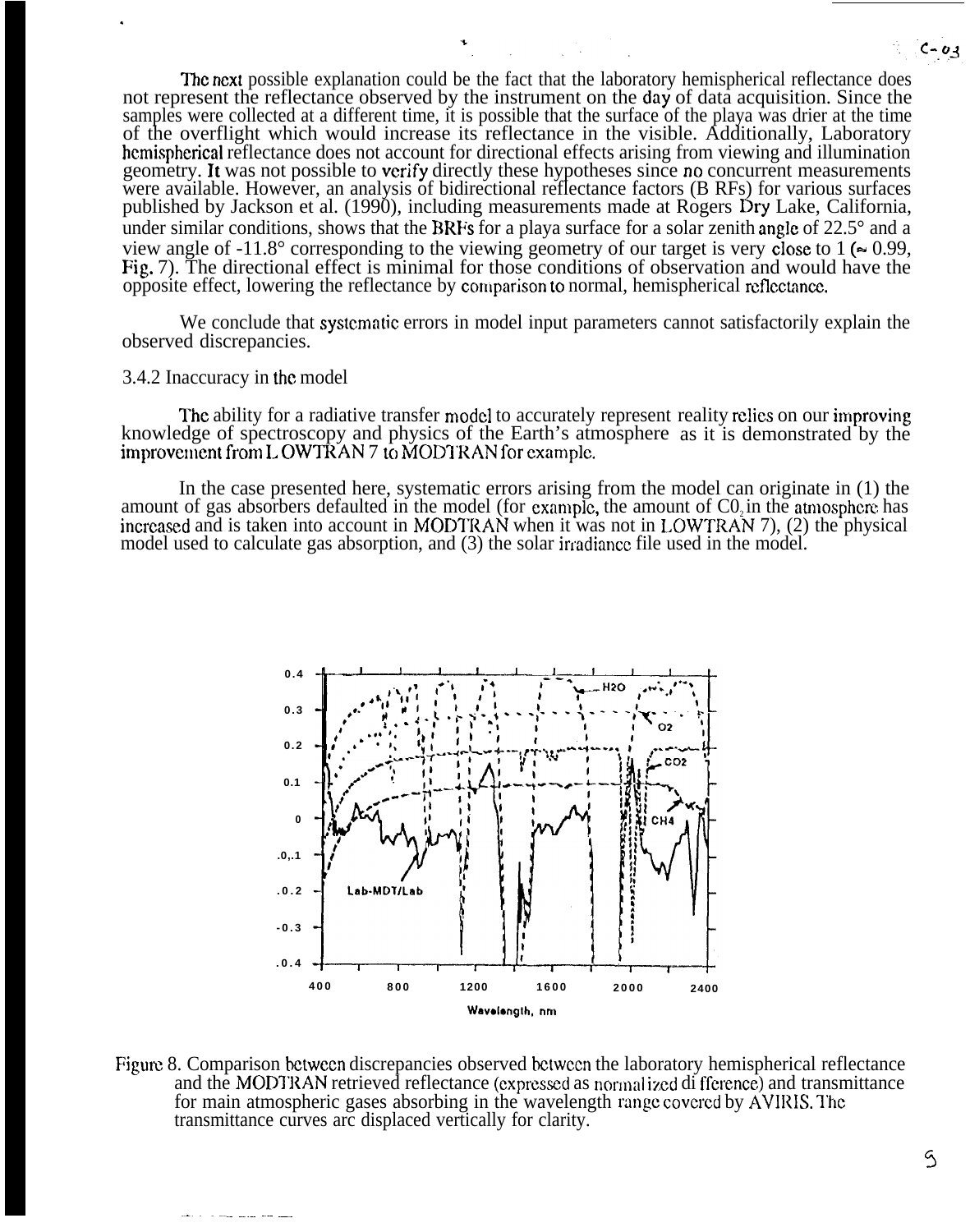Amount of (therefore depth of the absorption) well mixed gases such as  $0<sub>2</sub>$ , CO<sub>2</sub>, and CH<sub>4</sub>, which have absorption features in the wavelength range covered by AVIRIS, should be directly proportional to path length, rcprcsentcd by the two input parameters, observer and target elevations. Some of the 'roughness' of the retrieved reflectance can be explained by under- or overcompensation for these gases (Fig. 8), probably due to inaccurate standard total column abundance used by the model. The effect of the model used to calculate absorption and thus determine the shape of the features is particularly sensitive in the wings of the major absorption such as the saturated 1400 and 1900 nm water bands. It is clear that the MODTRAN calculation is closer to reality than LOWTRAN  $7's.$ 

Comparison of various sources of solar irradiance files (Arvescn et al., 1969; WCRP, 1986; Tanré et al., 1985; Fig. 9) shows that none of the major discrepancies can be explained by the usc of an inappropriate solar irradiance file in MODTRAN. The magnitude of the difference between the various existing solar irradiance files is much smaller than the discrepancies observed. However, small differences can be correlated with some of the "roughness" on the reflectance, particularly in the infrared, as shown on Fig. 10.

Additional information could be obtained by replacing the solar irradiance file in MODTRAN by onc from another source and repeating the procedure.

#### 3.4.3 Errors related to the instrument

Possible sources of systematic error in retrieved reflectance due to the instrument itself can be increased noise inflight (related to plane vibration, electronic noise, etc.) and/or instrument calibration,

For every spatial resolution element, AVIRIS records the upwelling radiance as digitized numbers (DNs) ranging from O to 1024 for each 224 spectral channels. The shape of each spectrum is predominantly a consequence of the upwelling radiance, the instrument radiometric response, and the additive instrument dark current (Green et al., 1991). A mean of 100 lines of dark current is subtracted from the measured signal for each channel, line and sample to generate a spectrum with values proportional to the upwclling radiance.



Figure 9. Examples of available spectral solar irradiance files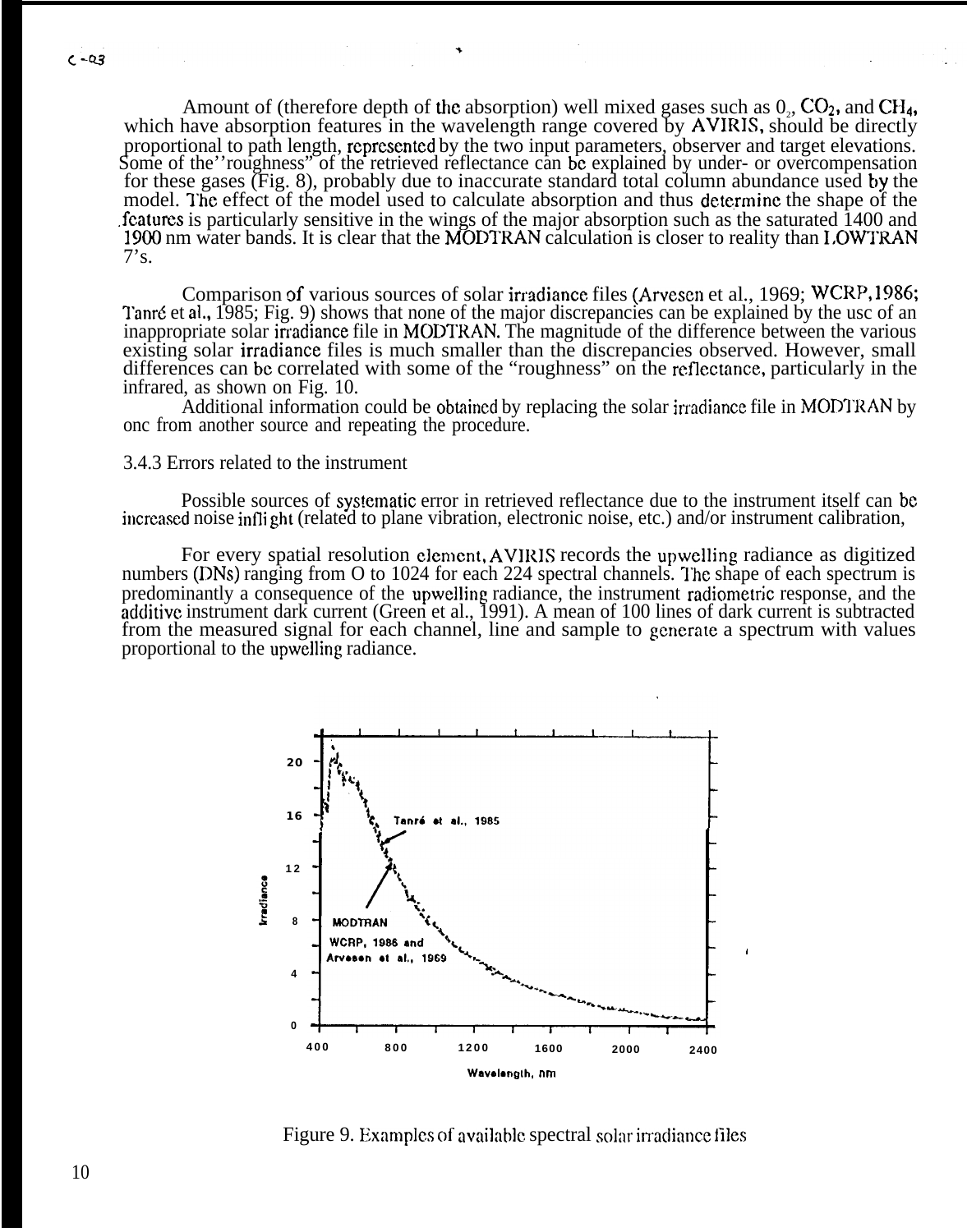

Figure 10. Detail of the available solar spectral invariance files between 1500 and 2400 nm

I'o transform this spectrum into units of radiance, the radiometric calibration coefficients determined in the laboratory (using a calibrated integrating sphere, sec Chrien et al., 1990, for details) arc multiplied through the data. Thus, the nadir upwelling radiance  $L_{AV}$  is calculated as shown in Equation  $(7)$ :

$$
L_{AV} = (DN - DC) * "coef." \tag{7}
$$

As mentioned above, these coefficients have shown to bc inaccurate at the shorter wavelengths (less than 500 nm) where instrument sensitivity is not optimum (Carter, 1992). A similar explanation seems possible for the region between 1100 and 1300 nm. This other major discrepancy has been repetitively observed in other data sets. This might also apply to the SWIR where a discrepancy of similar magnitude is observed.

Instrument noise inflight could also explain some of the smaller features observed. The estimated noise-equivalent-delta-radiance (NEdL) is derived from the dark current, which provides the sensor response to an homogeneous dark target. The root-mean-squared deviation of 100 lines of dark current data provides an accurate estimate of the instrument noise. The NEdL is defined as the dark current derived noise multiplied by the radiometric calibration coefficients (Green et al., 1991). However, as shown on Fig. 11, the magnitude of AVIRIS NEdL once resealed to NEdR, is not sufficient to explain most of the spikes observed. AVIRIS instrument noise does not appear to be a limiting factor for the retrieval,

A more detailed analysis has to bc pursued to attribute a source to each spikes or depression observed in the retrieved reflectance in order to quantify the rnagnitudc of the uncertainty expcctcd in the retrieved reflectance and eventually improve the algorithm.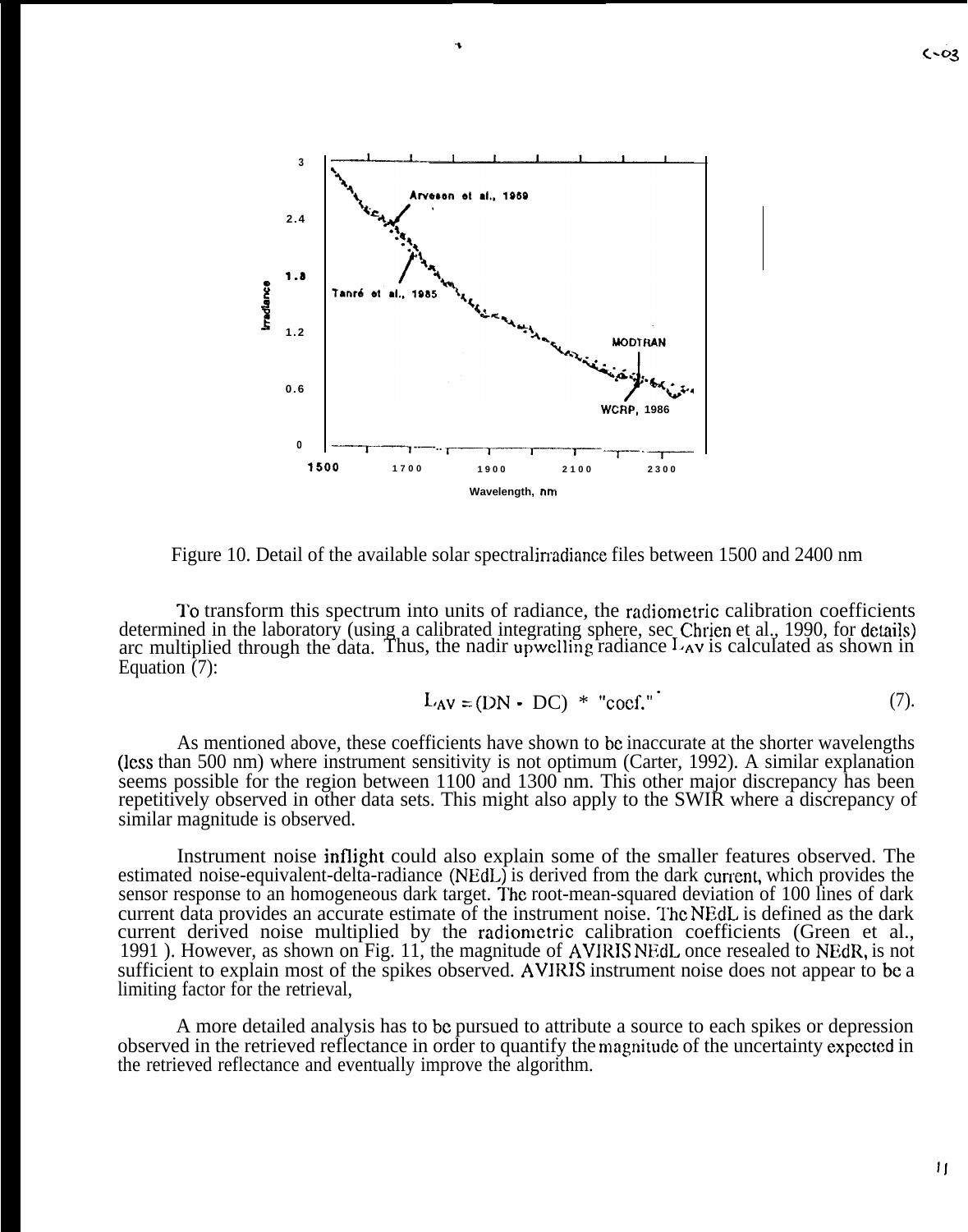$0.93$ 

**.**



I

Figure 11. Comparison between discrepancies observed between laboratory hemispherical reflectance and MODI RAN retrieved radiance (re.presented b y the norm alized di fference) and AVIRIS noise-equivalent-delta-reflectance.

# 4. GENERAI..IZATION TO AN ENTIRE AVIRIS SCENE

The final objcctivc of this analysis is evidently to bc able to use such algorithms to retrieve ground spectral reflectance over an entire scene with an acceptable accuracy for various scientific applications. Previous error analysis at the local scale has already demonstrated the sensitivity of the technique to various sources of errors. Correcting an entire scene implies being able to constrain the radiative transfer model on a pixel-by-pixel basis which requires taking into account changes in background reflectance, viewing / illumination geometry, target elevation, etc., and thus variations in amount of atmospheric gases. and aerosols related to change in path length, variation in water vapor distribution due also to change in path length and the fact that water is not a well mixed gas and sources and sinks of water vapor are expected over large areas, and change in scattering across track.

Some simple assessments of the sensitivity of the algorithm (using MODTRAN) to changes in basic parameters such as viewing geometry, target elevation, and background reflectance follow. Variations of these parameters have, as shown above, an impact on both the amount of water vapor rctricvcd from AVIRIS data using the CIBR algorithm and the model total radiance, path radiance and atmospheric transmitted radiance.

Fig. 12 shows the impact on retrieved reflectance when parameters arc changed from the ones characterizing the radiance at the test area, namely: viewing angle of 11.8° off-nadir, target elevation of 1411 m, and background reflectance estimated from AVIRIS radiance.

Results show that:

(1) If one assumes nadir viewing (which simplify model calculation) instead of 11.8° off-nadir, the amount of water retrieved will be underestimated by 1.1%, impact on reflectance recovery is minima] outside the gas absorption. Well mixed gases such as  $0$ , and  $CO<sub>2</sub>$  will be undercompensated for (shorter path length), leaving residual absorptions in the spectrum.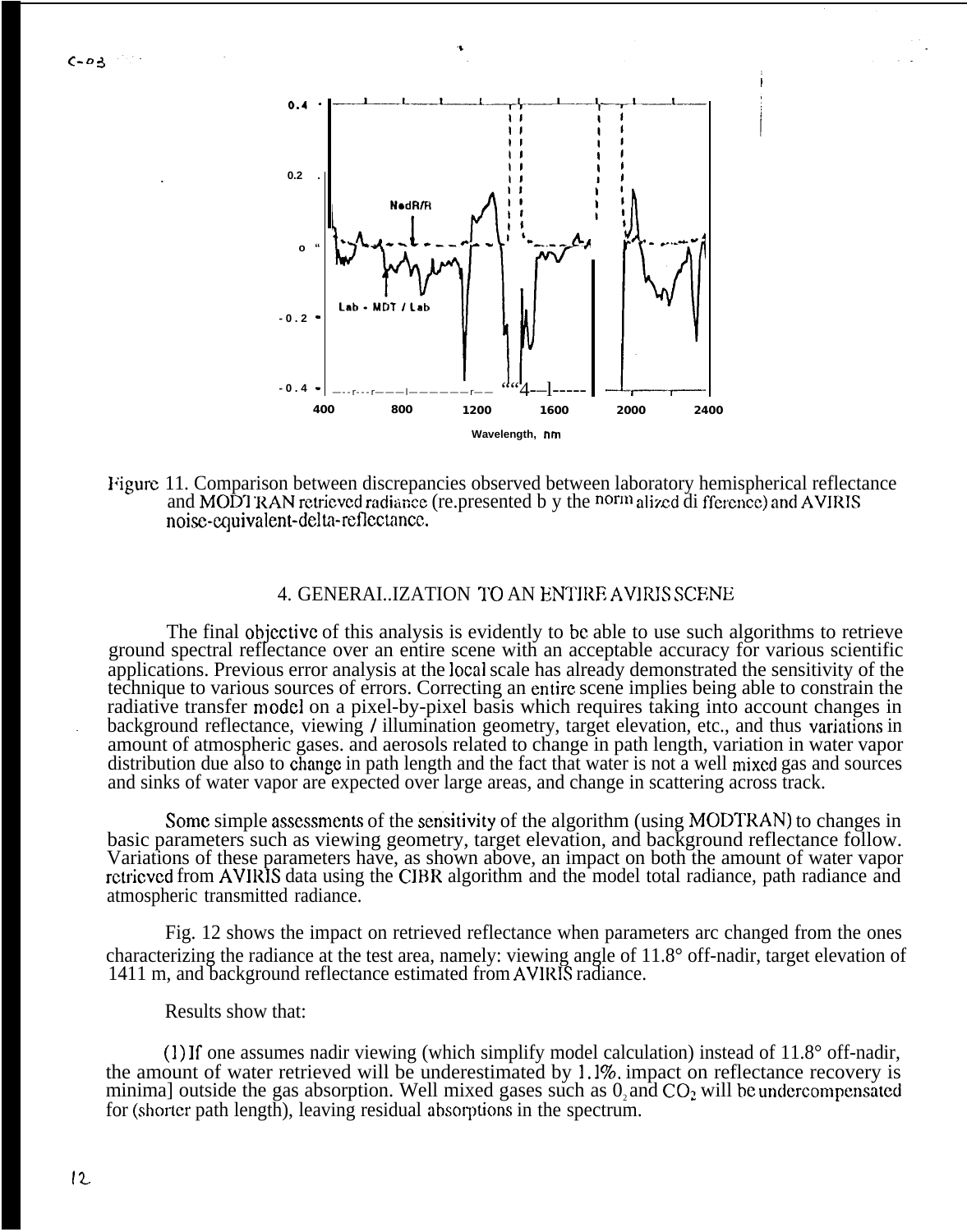

#### Figure 12. Fifect of systematic departure from input model parameters. The curves represent a. normalized difference between the MODTRAN retrieved reflectance using "real" conditions and the MODTRAN retrieved reflectance using modified conditions.

(2) If one assumes the target elevation to be equal to the average scene elevation (mean between ' the highest and lowest point in the scene, based on topographic information; here 1631 m instead of 1411 m), the amount of water will be underestimated by 1%. The retrieved reflectance shows more undercompensated atmospheric gas absorption (up to 2% outside the two main water bands) as well as important differences in the visible due to change in aerosol attenuation. The error will of course increase with increased difference in elevation.

(3) Finally, if one assumes a constant background reflectance, for example 0.5 which constitutes a reasonable assumption for a bright target such as a playa, instead of using the apparent reflectance derived from the radiance data, the amount of water is underestimated by only  $0.6\%$ . The impact on retrieved reflectance is fairly important in the visible as expected since in reality the reflectance decreases rapidly short of  $600$  rim. The effect on the rest of the spectrum is minor since  $( ).5$ reflectance is fairly close to the real value.

However, if onc had assumed a reflectance of 0.25, constant across the spectrum, the amount of water would be overestimated by 1.2% and the general effect on die retrieved reflectance could reach at least 1 % outside the gaseous absorption.

There preliminary results show that the main effect of making general assumptions for model parameters in order to simplify calculation and speed up the process for correcting entire scenes translates into residual absorption in the retrieved reflectance due to over- or undercompensation for gas absorption. The presence of these features could be misleading when interpreting the resulting reflectance data.

# 5. CONCLUDING REMARKS

Development of reliable, easy to usc algorithms for atmospheric correction of high spectral resolution imaging spectrometer data is essential if one wants to usc such data in a quantitative fashion and take advantage of the full potential of imaging spectrometry.

 $0 - 03$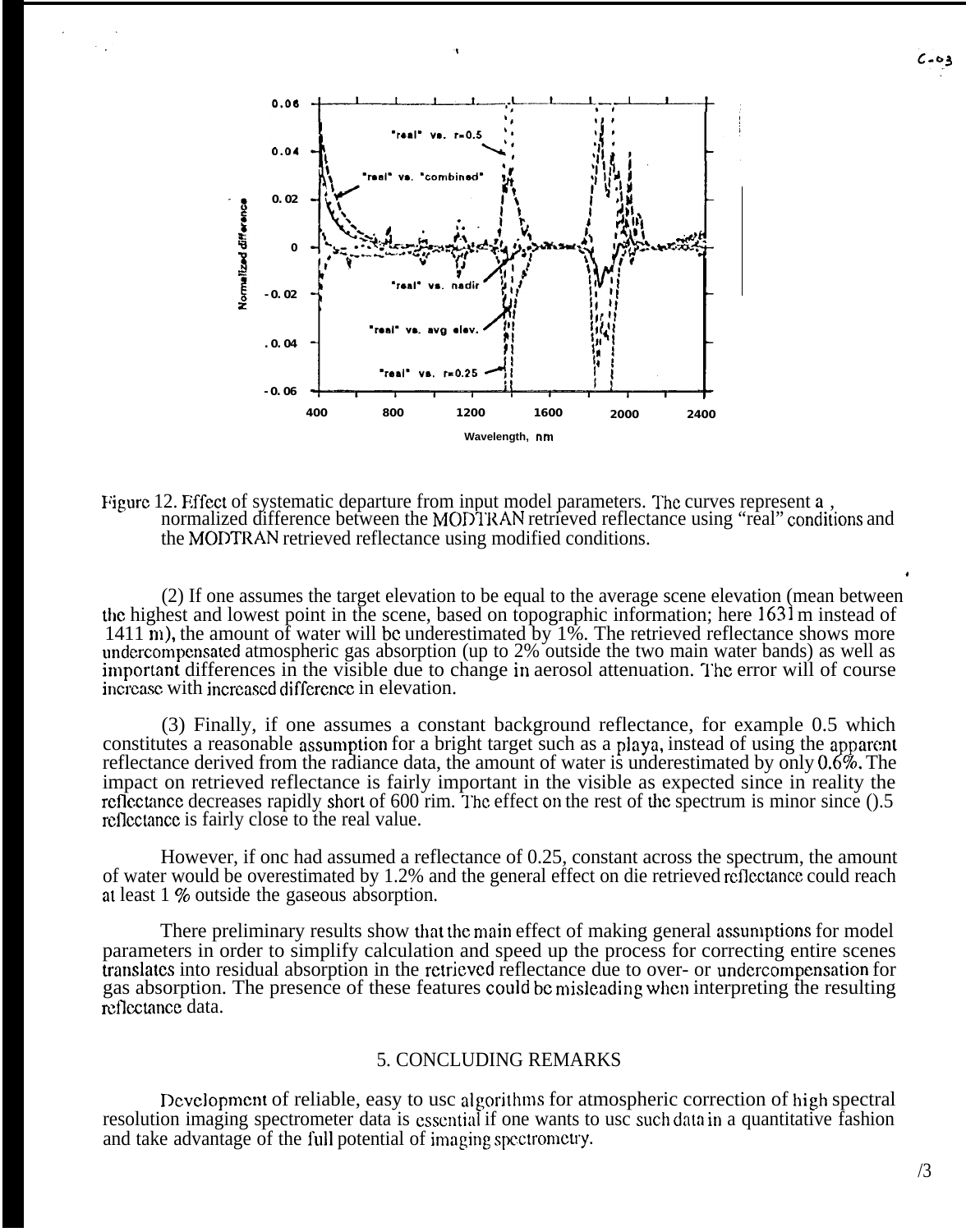The most physically correct approach is to usc radiative transfer modeling which allows to' predict radiance at the sensor. Accurate modeling in principle requires knowledge of atmospheric . conditions at the time of the overflight, thus acquisition of concurrent ground measurements which arc usually not available to the general user (lack of appropriate equipment, remoteness of study area, etc.). lt is essential to develop techniques that can be independent of such measurements and assess their accuracy in order to understand the validity of the results (danger of identifying absorption that are. not real but due to incorrect correction of the data).

Some of the information needed can be extracted from the radiance data such as water vapor and apparent reflectance with some accuracy  $(1, \%)$ . However, most of the parameters characterizing the atmosphere at the time of flight such as visibility and type of aerosols have to be assumed since it is generally impossible to estimate meteorological range and aerosol type from the radiance data them.selves except when values of surface spectral reflectance are available or the scene contains a dark target such as a body of water.

This preliminary study shows that errors seem to arise from two principal sources:

(1) The model used: MODTRAN gives more accurate results than LOWTRAN 7 because of better gas absorption model, higher spectral resolution and better scattering model; some of the small discrepancies could possibly be related to the solar irradiance file used in the model.

(2) The instrument calibration: adjustment scaling factors had to be used in the shorter wavelengths and there are good evidences that a similar correction should be applied between 1150 and 1300 nm and even perhaps in the SWIR.

AVIRIS instrument noise does not appear to be a limiting factor for the retrieval.

Finally, generalization to an entire AVIRIS scene implies:

(1) including, as additional input, information on ground elevation (Digital accurately model the absorption due to well mixed gases such as  $O_2$  and  $CO_2$  and amounts; Elevation Model) to retrieve water vapor

(2) estimation on a Pixel-bmixcl basis of the apparent reflectance in order to improve accuracy of recovery of water vapor abundance and total modeled radiance; accurate modeling of viewing geometry on a pixel-by-pixel basis to take scattering and change in path length into account.

We plan to pursue our analysis into more detail by applying the algorithm to other data sets, particularly one with concurrent ground observation in order to have a better understanding of the sources and magnitudes of errors by limiting uncertainties on parameters used to constrain the model. It would also be interesting to test the algorithm on a data set corresponding to "thicker" atmospheric conditions, i. e., higher load of aerosols and lower visibility to assess impact of aerosols amount and distribution on recoveries.

We also plan to use other radiative transfer codes available such as 5S (Tanré et al., 1985), 6S when available and the Atmosphere Removal Program (ARP) developed at CSES in Boulder, Colorado, (Gao et al., 1992) and compare results.

# ACKNOWLEDGEMENTS

The authors would like to thank Gregg Swayze and Roger Clark froni USGS Denver for providing the AVIRIS data set and the laboratory spectrum. This work has been carried out at the Jet Propulsion Laboratory, California Institute of Technology in relation to the HIRIS Project, under a contract with the National Aeronautics and Space Administration.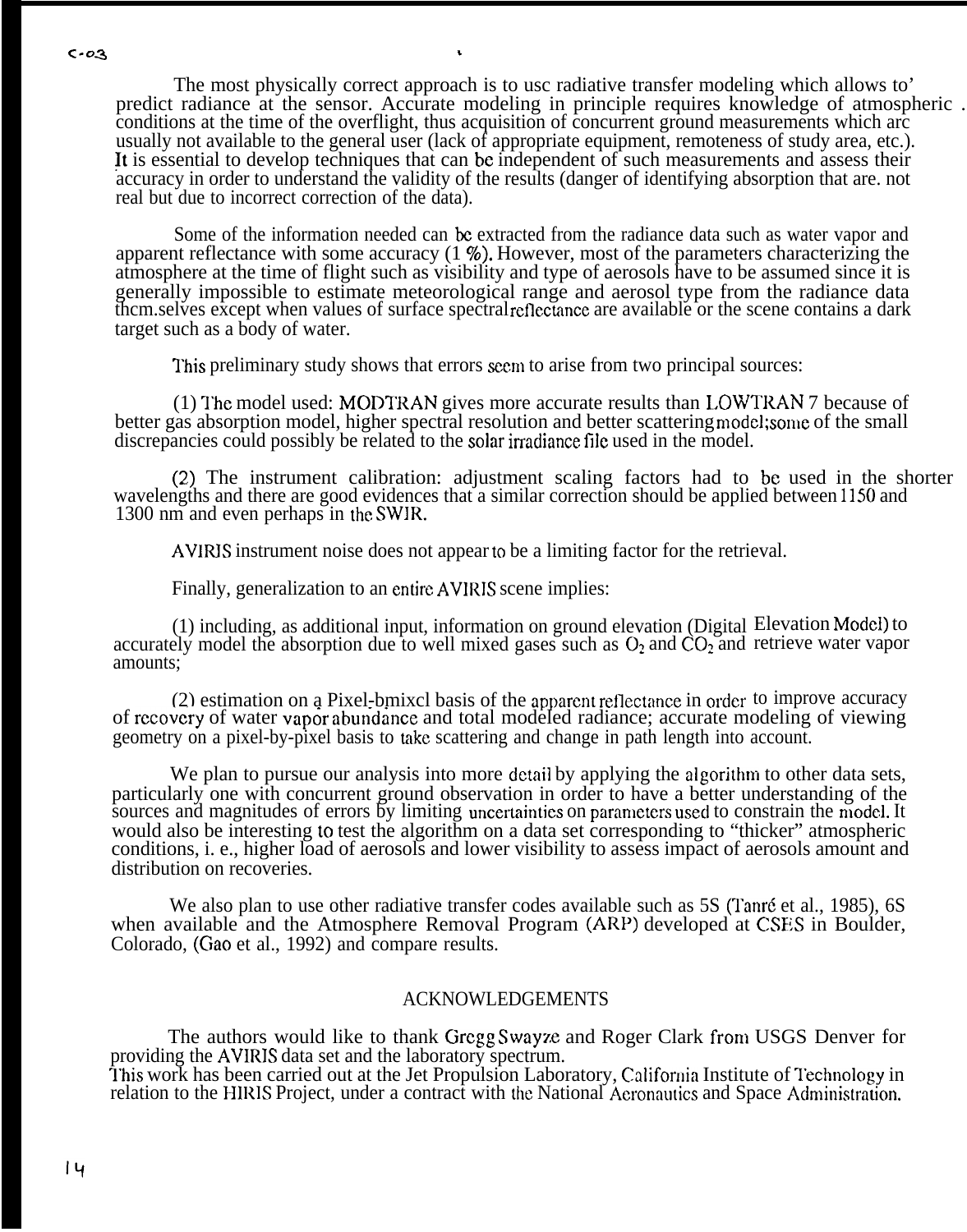#### REFERENCES

Arvescn, J. C., R. N. Griffin and B. D. Pearson, 1969: *Appl. Optics,* 8, 2215.

- Berk, A., I.. S. Bernstein, and D. C. Robertson, 1989: MODTRAN: a Moderate Resolution Model for LOWTRAN 7. AFGL-TR-89-0122, Air Force Geophysics Linboratory, Hanscom AFH, MA 01731 (April 1989).
- Carrère, V. and J. E. Concl, 1992: Comparison of two techniques for recovery of atmospheric water vapor total column abundance from imaging spectrometer data - Sensitivity analysis and application to Airborne Visiblehfrared Spectrometer (AVIRIS) data. *Renwte Sensing of Environment, Special Issue on Imaging Spectrometry,* in press.
- Carter, K. L., 1992: AVIRIS calibration and application in coastal oceanic environments. In *Summaries of the Third Annual JPL Airborne Geoscience Workshop, June 1-5, 1992, JPL Publication* 92-14, VO1. 1, p.56-59.
- Chricn, T., R. O. Green, and M, L. Eastwood, 1990: Accuracy of the spectral and radiomctric laboratory calibration of the Airborne Visible/Infrared Imaging Spectrometer (AVIRIS). *Proceedings of the Second Airborne Visible/Infrared Spectrometer (A VIRIS) Workshop, June 4* and 5, 1990, JPL Publication 90-54, p.]- 14.
- Gao, B. C., K. G. Heidcbrecht , and A. F. H. Goctz, 1992: Atmosphere Removal Program (ARP) User's Guide. CSES/CIRES Publication, May 1992, 23 p.
- Green, R. O., V. Carrère, and J. E. Conel, 1990: Measurement of atmospheric water vapor using the Airborne VisibleAnfrarcd Imaging Spectrometer. *Image Processing '89, American Society for Photogrammetry and Remote Sensing,* Sparks, Nevada, p.31 -44.
- Green, R. O., S. A. Larson and H. I. Novack, 1991: Calibration of AVIRIS digitized data. In *Proceedings of the Third Airborne Visible/Infrared Spectrometer (A VIRIS) Workshop, May 20 -21, 1991,* JPL Publication 91-28, p.109-l 18.
- Kncizys, F. X., E. P. Shcttle, L. W. Abreu, J. H. Chetwynd, G. P. "Anderson, W. O. Gallery, J. E. A. Shelby, and S. A. Clough, 1988: "Users Guide to Lowtran". AFGL-TR-88-0177, Air Force Geophysics Laboratory, Hanscom AFB, MA01731 (August 1988), ADA 206773.
- Shcttlc E.P. and R. W. Fenn, 1979: Models of the aerosols of the lower atmosphere and the effect of humidity variations on their optical properties. AFGI,-TR-79-021 24, Air Force Geophysics Laboratory, HanscomAFB,MA01"/31, ADA 085951.
- Tanré D., C. Deroo, P. Duhaut, M. Herman, J. J. Morcrette, J. Perbos, and P. Y. Deschamps, 1985: Effets atmosphériques en télédétection - logiciel de simulation du signal satellitaire clans le spcctre solairc, *Proc. 3rd lnt. Colloquium on Spectral Signatures of Objects in Remote Sensing,* 1.es Arcs, France, Dec. 16-20, p.3 15-320.
- World Climate Research Programme (WCRP) Publication Series NO. 7, WMO I-I'D-NO. 149, pp. 119- 126, October 1986.